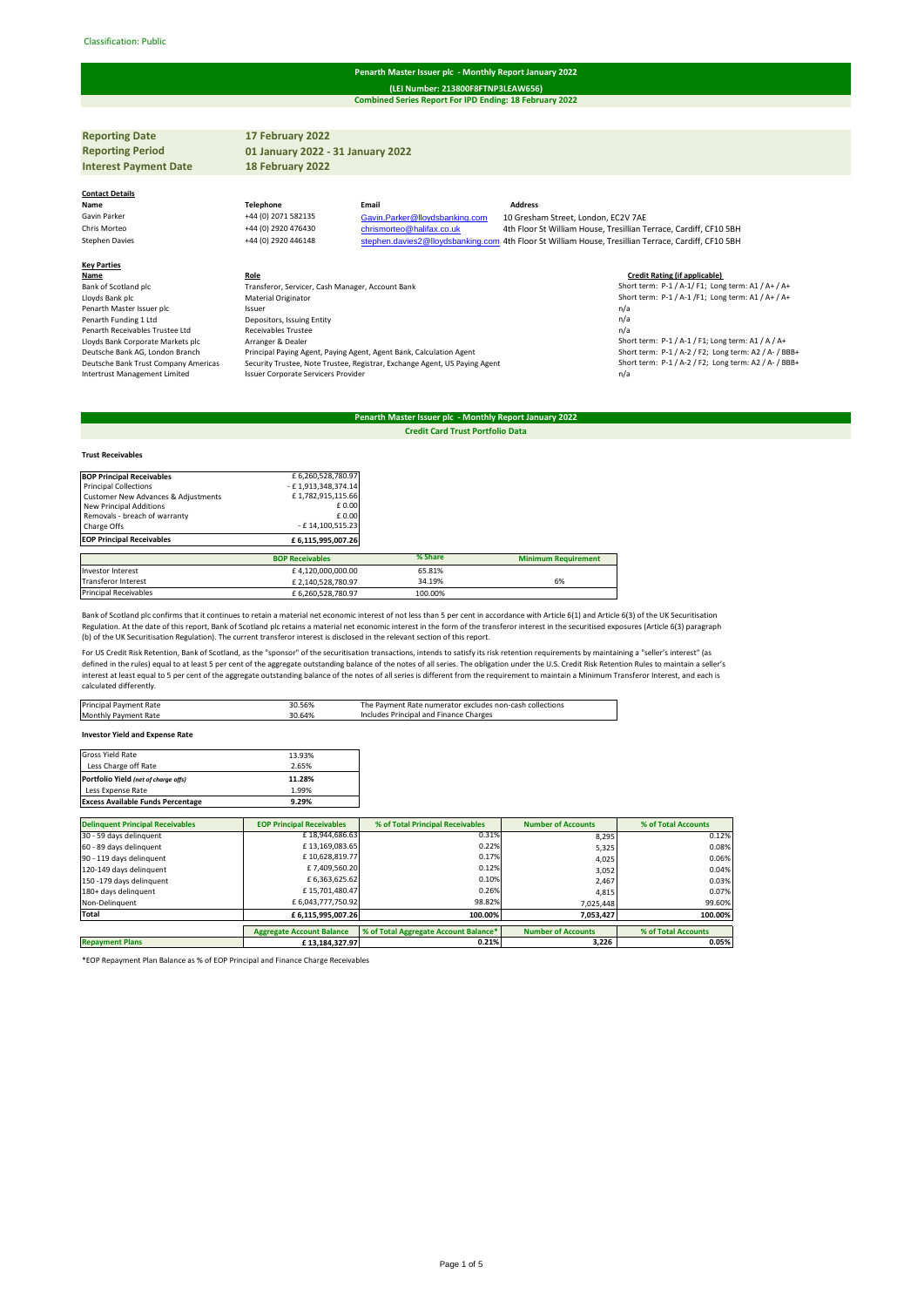# **Penarth Master Issuer plc - Monthly Report January 2022 Credit Card Trust Portfolio Data**

# **Unaudited Stratification Tables as at 31 January 2022**

| <b>Composition by Account Balance</b> | <b>Aggregate Account Balance</b> | % of Total Aggregate Account Balance | <b>Number</b> | % of Total Accounts |
|---------------------------------------|----------------------------------|--------------------------------------|---------------|---------------------|
|                                       |                                  |                                      | of Accounts   |                     |
| Credit Balance                        | - £41,542,917.99                 | $-0.66%$                             | 641,137       | 9.09%               |
| No Balance                            | £ 0.00                           | 0.00%                                | 2,562,698     | 36.33%              |
| £0.01 - £5,000.00                     | £3,894,665,836.65                | 61.42%                               | 3,523,684     | 49.96%              |
| £5,000.01 - £10,000.00                | £1,882,339,596.85                | 29.68%                               | 275,977       | 3.91%               |
| £10,000.01 - £15,000.00               | £581,362,156.04                  | 9.17%                                | 48,590        | 0.69%               |
| £15,000.01 - £20,000.00               | £18,561,428.51                   | 0.29%                                | 1,125         | 0.02%               |
| £20,000.01 or more                    | £5,689,905.90                    | 0.09%                                | 216           | 0.00%               |
| Total                                 | £6,341,076,005.96                | 100.00%                              | 7,053,427     | 100.00%             |
|                                       |                                  |                                      |               |                     |
| <b>Composition by Credit Limit</b>    | <b>Aggregate Account Balance</b> | % of Total Aggregate Account Balance | <b>Number</b> | % of Total Accounts |
|                                       |                                  |                                      | of Accounts   |                     |
| Less than £5,000.00                   | £1,861,272,835.63                | 29.35%                               | 3,782,723     | 53.63%              |
| £5,000.01 - £10,000.00                | £2,648,248,506.87                | 41.76%                               | 2,366,278     | 33.55%              |
| £10,000.01 - £15,000.00               | £1,759,271,570.12                | 27.74%                               | 876,227       | 12.42%              |
| £15,000.01 - £20,000.00               | £58,187,683.28                   | 0.92%                                | 24,828        | 0.35%               |
| £20,000.01 or more                    | £14,095,410.06                   | 0.22%                                | 3,371         | 0.05%               |
| Total                                 | £6,341,076,005.96                | 100.00%                              | 7,053,427     | 100.00%             |

| <b>Composition by Account Age</b> | <b>Aggregate Account Balance</b> | % of Total Aggregate Account Balance | <b>Number</b><br>of Accounts | % of Total Accounts |
|-----------------------------------|----------------------------------|--------------------------------------|------------------------------|---------------------|
| Not More Than 6 Months            | £0.00                            | 0.00%                                |                              | 0.00%               |
| Over 6 Months to 12 Months        | £42.119.179.67                   | 0.66%                                | 29.233                       | 0.41%               |
| Over 12 Months to 24 Months       | £348,847,900.60                  | 5.50%                                | 313.292                      | 4.44%               |
| Over 24 Months to 36 Months       | £503.727.879.73                  | 7.94%                                | 560,142                      | 7.94%               |
| Over 36 Months to 48 Months       | £444,971,194.31                  | 7.02%                                | 540.396                      | 7.66%               |
| Over 48 Months to 60 Months       | £463.876.569.65                  | 7.32%                                | 572.290                      | 8.11%               |
| Over 60 Months to 72 Months       | £453.515.422.17                  | 7.15%                                | 516.933                      | 7.33%               |
| Over 72 Months                    | £4,084,017,859.83                | 64.41%                               | 4,521,141                    | 64.10%              |
| Total                             | £6.341.076.005.96                | 100.00%                              | 7,053,427                    | 100.00%             |

| <b>Geographic Distribution of Accounts</b> | <b>Aggregate Account Balance</b> | % of Total Aggregate Account Balance | <b>Number</b> | % of Total Accounts |
|--------------------------------------------|----------------------------------|--------------------------------------|---------------|---------------------|
|                                            |                                  |                                      | of Accounts   |                     |
| East Anglia                                | £795,165,865.04                  | 12.54%                               | 829,890       | 11.77%              |
| London                                     | £435,787,803.03                  | 6.87%                                | 458.463       | 6.50%               |
| Midlands                                   | £794,891,334.14                  | 12.54%                               | 906,492       | 12.85%              |
| North East England                         | £778,221,577.41                  | 12.27%                               | 920.530       | 13.05%              |
| North West England                         | £716,182,066.44                  | 11.29%                               | 826.088       | 11.71%              |
| Scotland                                   | £570,286,253.82                  | 8.99%                                | 674,130       | 9.56%               |
| South Central England                      | £713.807.915.80                  | 11.26%                               | 736.482       | 10.44%              |
| South East England                         | £ 654.885.941.54                 | 10.33%                               | 664.327       | 9.42%               |
| South West England                         | £ 604,927,821.07                 | 9.54%                                | 703,685       | 9.98%               |
| Wales                                      | £ 261,326,964.82                 | 4.12%                                | 299.140       | 4.24%               |
| Other                                      | £15.592.462.85                   | 0.25%                                | 34,200        | 0.48%               |
| Total                                      | £6,341,076,005.96                | 100.00%                              | 7,053,427     | 100.00%             |

# **Waterfall Penarth Master Issuer plc - Monthly Report January 2022**

| <b>Revenue Waterfall</b>                 |                |
|------------------------------------------|----------------|
| <b>Trust Finance Charge Collections</b>  | £74,059,024.48 |
| <b>Transferor Interest</b>               | £25,321,405.03 |
| <b>Investor Interest</b>                 | £48,737,619.45 |
| <b>Funding 1</b>                         |                |
| <b>Finance Charge Collections</b>        | £44,080,846.20 |
| Interchange                              | £3,802,504.35  |
| <b>Recoveries</b>                        | £854.227.52    |
| Investment proceeds                      | £41.38         |
| Principal Funding Account Interest       | $f$ 0.00       |
| Interest accrued on Accumulation Reserve | £ 0.00         |
| <b>Accumulation reserve Draw Amount</b>  | $f$ 0.00       |
| <b>Total LNI Available Funds</b>         | £48,737,619.45 |
| <b>Application of Funds:</b>             |                |
| Senior Cost Items                        | £29,411.56     |
| Monthly Distribution Amount              | £3,565,534.05  |
| Servicer Payment                         | £3,371,480.34  |
| Aggregate Investor Default Amount        | £9,279,427.46  |
| <b>Excess Available Funds</b>            | £32,491,766.04 |
| Monthly expenses loan amount             | $f$ 0.00       |
| Accumulation reserve funding             | £0.00          |
| Junior costs items                       | £1,600.00      |
| <b>Excess Spread</b>                     | £32,490,166.04 |

# **Principal Waterfall**

| <b>Trust Principal Collections</b>                              |                   |
|-----------------------------------------------------------------|-------------------|
|                                                                 | £1,913,348,374.14 |
| Distributed to Funding 1                                        | £ 0.00            |
| <b>Funding 1</b>                                                |                   |
| <b>Principal Collections</b>                                    | £ 0.00            |
| Investor Defaults transferred from LNI Available Funds          | £9,279,427.46     |
| <b>Total LNI Available Principal Amounts</b>                    | £9,279,427.46     |
| <b>Application of Funds:</b>                                    |                   |
| Senior costs shortfall                                          | £ 0.00            |
| Monthly distribution shortfall                                  | £ 0.00            |
| Servicer payment shortfall                                      | £0.00             |
| Expenses loan shortfall                                         | £ 0.00            |
| Accumulated principal deposited to Principal Funding Account    | £ 0.00            |
| Principal payments                                              | £0.00             |
| Targeted pre-funding amounts deposited to Principal Funding A/c | £ 0.00            |
| Loss make Up (Investor Defaults) transferred to Investment A/c  | £9,279,427.46     |
| Total                                                           | £9.279.427.46     |

**Any cash injected into the structure by the sponsor, originator or third parties or other support provided during the period**

None

┱

 $\overline{\phantom{a}}$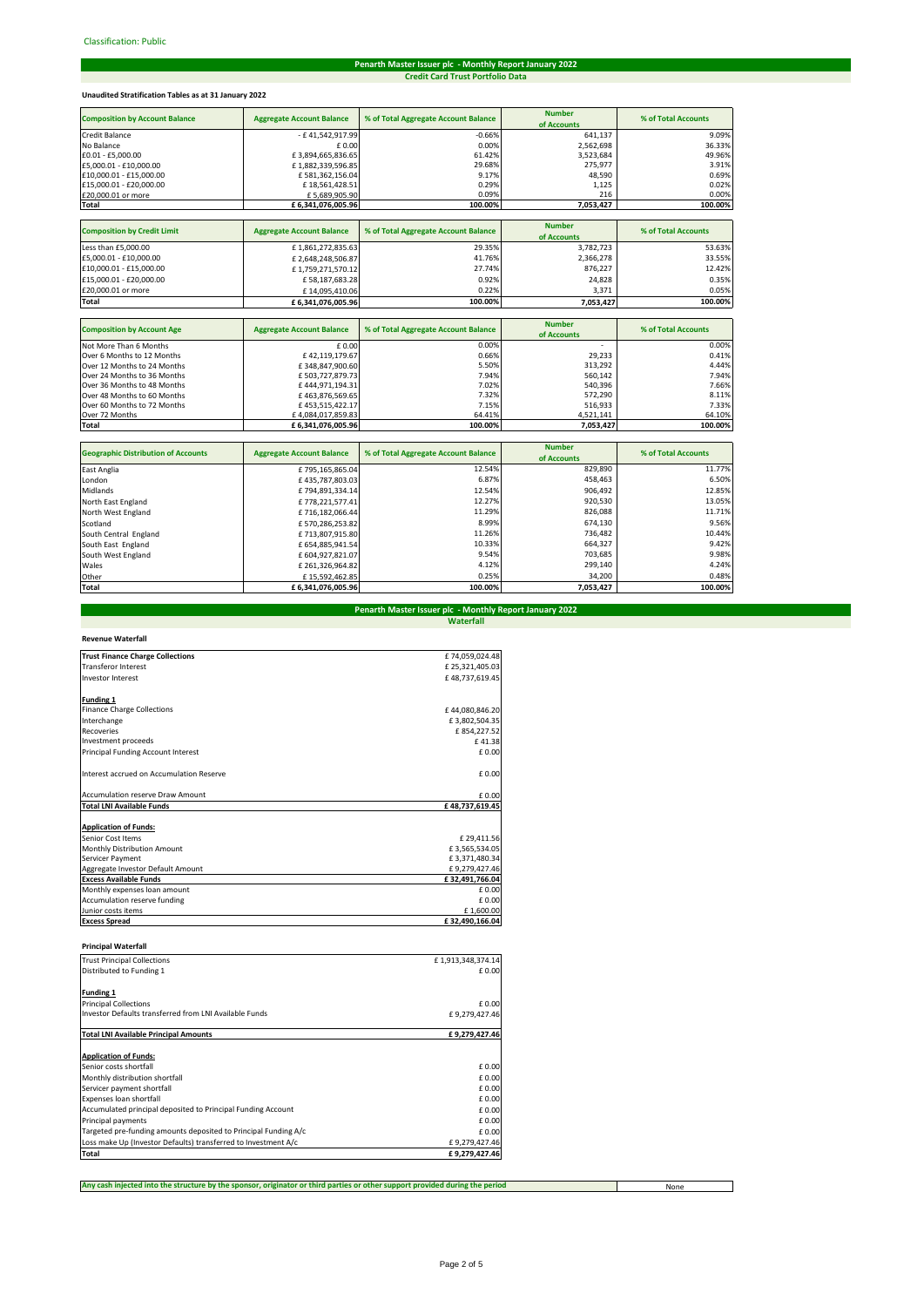### Series Name **Class A: Series 2013-1 A2 Class A: Series 2018-1 A2 Class A: Series 2018-2 A2** Issue Date 21 November 2013 26 March 2018 10 October 2018 ISIN XS0991658989 VS177070206 XS1779703013 XS1885682978 Cusip and the contract of the contract of the contract of the contract of the contract of the contract of the contract of the contract of the contract of the contract of the contract of the contract of the contract of the Stock Exchange Listing LSE LSE LSE Original Rating\* Aaa/AAA/AAA Aaa/AAA/AAA Aaa/AAA\*\* Current Rating\* Aaa/AAA\*\* Aaa/AAA/AAA Aaa/AAA\*\* Currency GBP GBP GBP الموالد المستشرق المستشرق المستشرق المستشرق المستشرق المستشرق المستشرق المستشرق المستشرق المستشرق المستشرق المس<br>1930,000,000 £500,000,000 £1,300,000,000 £300,000,000 £500,000,000<br>1930,000,000,000 £500,000,000,000 £500,000 Issue Size (GBP Equivalent) £1,300,000,000 £300,000,000 £500,000,000 Outstanding Amount (GBP) £1,300,000,000 £300,000,000 £500,000,000 Nominal Liquidation Amount (GBP) £1,300,000,000 £300,000,000 £500,000,000 Scheduled Redemption Date 18 September 2025 18 March 2023 18 September 2025 Final Maturity Date 18 September 2027 18 March 2025 18 September 2027 Reference Rate Compounded Daily SONIA Compounded Daily SONIA Compounded Daily SONIA Compounded Daily SONIA Compounded Daily SONIA Current Reference Rate 0.26024% 0.26024% 0.26024% Margin 0.450% 0.515% 0.892% Expected Interest Amount\*\*\* £784,182.79 £197,526.90 £489,307.40 Interest Amount Paid\*\*\* £784,182.79 £197,526.90 £489,307.40 Interest paid in currency of Note n/a n/a n/a Interest Shortfall £0.00 £0.00 £0.00 Cucus Cumulative Interest Shortfall  $\begin{bmatrix} 0.00 \end{bmatrix}$ <br>Cumulative Interest Shortfall  $\begin{bmatrix} 0.00 \end{bmatrix}$ <br>Cheduled Principal Payment\*\*\*  $\begin{bmatrix} 0.00 \end{bmatrix}$ Scheduled Principal Payment\*\*\* £0.00 £0.00 £0.00 Principal Amount Paid\*\*\* £0.00 £0.00 £0.00 Principal Shortfall £0.00 £0.00 £0.00 account the Principal Shortfall **Executes Executes Executes Executes Executes Executes Executes Executes Executes Executes Executes Executes Executes Executes Executes Executes Executes Ex** Series Name **Class A: Series 2019-1 A2 Class A: Series 2019-1 A3** Issue Date 22 July 2019<br>
22 July 2019<br>
22 July 2019<br>
22 July 2019 ISIN XS2022169788 XS2022173038 XS2022173384 Cusip and a notation of the model of the model of the model of the model of the model of the model of the model دراء المساوت المستخدم المستخدم المستخدم المستخدم المستخدم المستخدم المستخدم المستخدم المستخدم المستخدم المستخد<br>1957 - المستخدم المستخدم المستخدم المستخدم المستخدم المستخدم المستخدم المستخدم المستخدم المستخدم المستخدم المس Original Rating\* Aaa/AAA/AAA Aaa/AAA\*\* Current Rating\* Aaa/AAA/AAA Aaa/AAA\*\* Currency GBP GBP Issue Size £300,000,000 £500,000,000 Issue Size (GBP Equivalent)<br>
ESO0,000,000 <br>
ESO0,000,000 <br>
ESO0,000,000 £500,000,000 £500,000,000 £500,000,000 Outstanding Amount (GBP) £300,000,000 £500,000,000 Nominal Liquidation Amount (GBP) £300,000,000 £500,000,000 Scheduled Redemption Date 18 July 2024<br>
Scheduled Redemption Date 18 July 2022<br>
Final Maturity Date 18 July 2024<br>
18 July 2026 Final Maturity Date 18 July 2020<br>
Reference Rate 18 July 2026<br>
Compounded Daily SONIA Compounded Daily SONIA Compounded Daily SONIA reference Rate Compounded Daily SONIA Compounded Daily<br>0.26024% 0.26024% Current Reference Rate 0.26024% 0.26024% 0.26024% 0.26024% 0.26024% 0.26024% 0.26024% 0.26024% 0.26024% 0.260<br>
Margin discreted Interest Amount\*\*\* 6.244.663.89 0.850% 0.850% 0.850% 0.850% 0.850% 0.850% 0.850% 0.850% 0.85<br>E Margin 0.700% 0.850% Expected Interest Amount\*\*\* £244,663.89 £471,471.78 Interest Amount Paid\*\*\* £244,663.89 £471,471.78 Interest paid in currency of Note  $n/a$ <br>Interest Shortfall and note note note note note note of note of note note of note of note of note of note of note of  $n/a$ Interest Shortfall **Example 2008**<br>
Interest Shortfall **E0.00** £0.00 £0.00 £0.00 £0.00 £0.00 £0.00 Cumulative Interest Shortfall **Example 2008**<br>Cumulative Interest Shortfall **E0.00**<br>Scheduled Principal Payment\*\*\* **E0.00** £0.00 £0.00 Scheduled Principal Payment\*\*\* £0.00 £0.00 Principal Amount Paid\*\*\* £0.00 £0.00 Principal Shortfall £0.00 £0.00 Cumulative Principal Shortfall £0.00 £0.00 Series Name **Class B: Series 2014-2 B1 Class C: Series 2014-2 C1 Class D: Series 2014-2 D1** Issue Date 20 October 2014 20 October 2014 20 October 2014 20 October 2014 20 October 2014 20 October 2014 20 October 2014 20 October 2014 20 October 2014 20 October 2014 20 October 2014 20 October 2014 20 October 2014 20 XS1117709649 Cusip and the contract of the contract of the contract of the contract of the contract of the contract of the contract of the contract of the contract of the contract of the contract of the contract of the contract of the Stock Exchange Listing the control of the control of the control of the control of the control of the control o<br>Diginal Rating\* the control of the control of the control of the control of the control of the control of the Concert Control (Concert Control of the Concert Control of the Concert Control of the Concert Control of the Concert<br>Corrent Rating\* (Corrent Rating\* (Concert Concert Concert Concert Concert Concert Concert Concert Concer Current Rating\* **Aa3/AA-/A** Aa3/AA-/A A3/A/BE<br>Currency GBP GBP GBP Currency GBP GBP GBP Issue Size **EXECUTE:** EXECUTE: ECOO,000,000 **EXECUTE: EXECUTE: EXECUTE: EXECUTE: EXECUTE: ESOO,000,000 ESOO,000,000** ISSUE (GBP Equivalent)<br>
Example and the example of the example of the example of the example of the example of the example of the exa<br>
Example of the example of the example of the example of the example of the example of t Outstanding Amount (GBP) £600,000,000 £120,000,000 £500,000,000 Nominal Liquidation Amount (GBP) £600,000,000 £120,000,000 £500,000,000 Scheduled Redemption Date 18 September 2025 18 September 2025 18 September 2025 18 September 2028 Final Maturity Date 18 September 2027 18 September 2027 18 September 2027 18 September 2030<br>Reference Rate 18 September 2027 18 September 2027 18 September 2027 18 September 2030 Reference Rate Compounded Daily SONIA Compounded Daily SONIA Compounded Daily SONIA Current Reference Rate 0.26024% 0.26024% 0.26024% Margin 1.327% 1.827% 0.580% Expected Interest Amount\*\*\* **2808,840.11** £212,726.93 £356,814.25 £356,814.25 £356,814.25 £212,726.93 £356,814.25 £212,726.93 Interest Amount Paid\*\*\* **2808,840.11 ESO8,840.11 ESO8,840.11 ESO8,840.11 ESO8,840.11 ESO8,840.11 ESO8,840.11 ESO8,840.11 ESO8,840.11 ESO8,840.11 ESO8,840.11 ESO8,840.11 ESO8,840.12 ESO8,840.12** Interest paid in currency of Note Interest Shortfall **ED.00 ED.00 ED.00 ED.00 ED.00 ED.00 ED.00** Cumulative Interest Shortfall **EXECUTE:**<br>Cumulative Interest Shortfall **EXECUTE:**<br>Complement of the COM and the COM complement of the COM complement of the COM complement of the COM complement of the COM complement of the Scheduled Principal Payment\*\*\* £0.00 £0.00 £0.00 Principal Amount Paid\*\*\* £0.00 £0.00 £0.00 Principal Shortfall £0.00 £0.00 £0.00 Cumulative Principal Shortfall **EDU EDU EDU EDU EDU EDU EDU EDU EDU EDU EDU EDU EDU EDU EDU Penarth Master Issuer plc - Monthly Report January 2023 Notes in Issue as at 31 January 2022**

\* Rating - Moody's/S&P/Fitch

\*\* Rating - Moody's/Fitch

\*\*\* Includes payment up to interest payment date.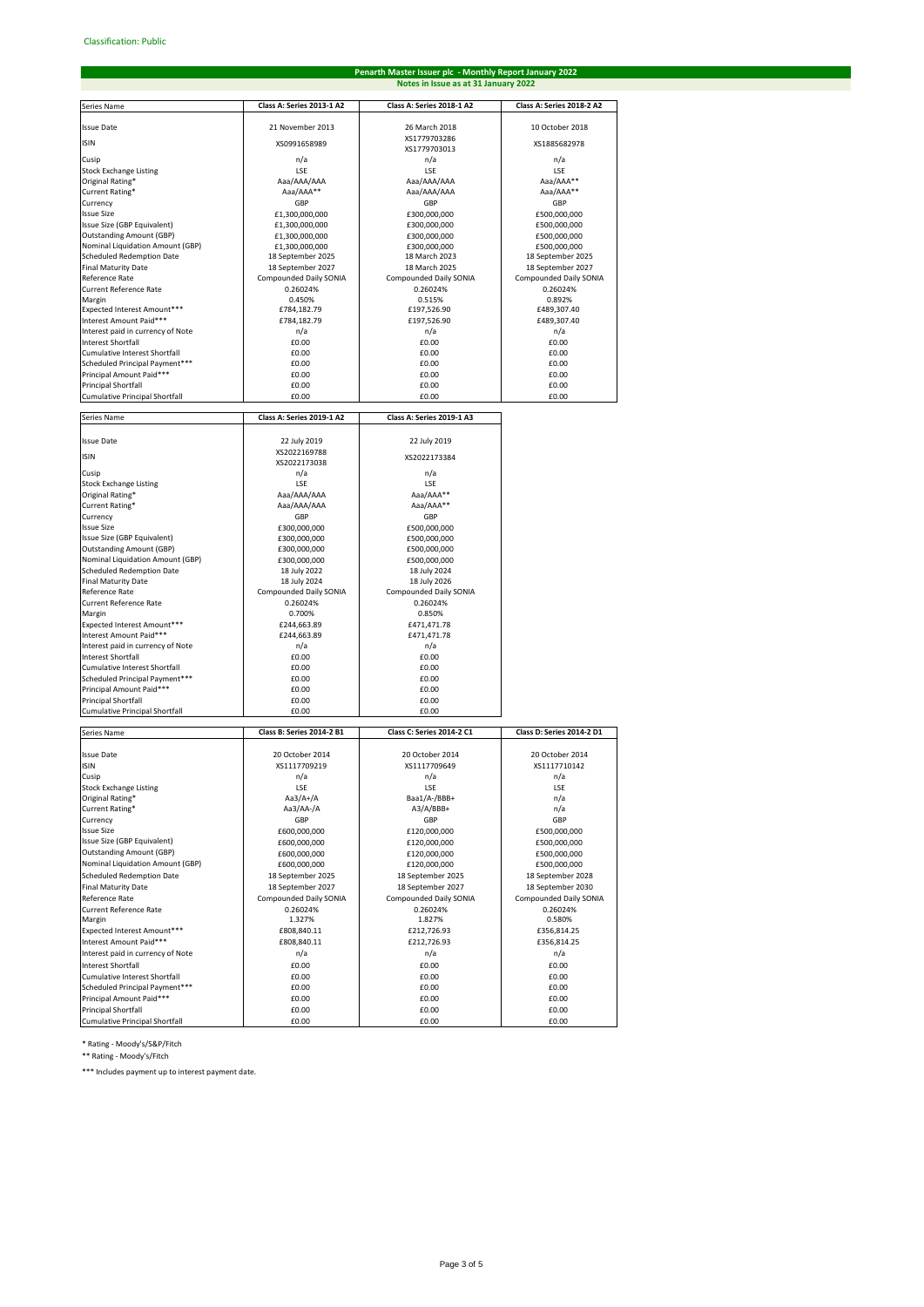#### Classification: Public#

#### **Credit Enhancement Penarth Master Issuer plc - Monthly Report January 2022**

#### **Credit Enhancement**

| <b>Credit Enhancement</b> |                                   |            |                    |                              |
|---------------------------|-----------------------------------|------------|--------------------|------------------------------|
|                           | <b>Nominal Liquidation Amount</b> | % of Total | <b>Enhancement</b> | Required Credit Enhancement* |
| Class A Notes             | £2,900,000,000                    | 70.4%      | 29.6%              | 15.5%                        |
| Class B Notes             | £600,000,000                      | 14.6%      | 15.0%              | 9.0%                         |
| Class C Notes             | £120,000,000                      | 2.9%       | 12.1%              | 7.0%                         |
| Class D Notes             | £500,000,000                      | 12.1%      |                    |                              |
|                           |                                   |            |                    |                              |

Total notes 100.0% and the father control of the father father than 100.0% and the father father father father than 100.0%

\* Credit enhancement represents subordinated notes as a proportion of total notes in issue. Required credit enhancement is currently 15.5% for 2018-1 A2 and 2018-2 A2 notes, 15.0% for the 2013-1 A2 note, 14.5% for 2019-1 A2 notes and 11.0% for the 2019-1 A3 note.

.<br>An All Denefit from the highest then outstanding requirement, currently 15.5% credit enhancement until the 2018-2 A2 note redeems, which is expected in September 2025.

The numbers stated above are exclusive of any Required Series Cash Reserve Account Amount, where applicable (typically 3.77% of the Nominal Liquidation Amount of the Related Loan Note where the Originator Rating Trigger is not satisfied and 0% where it is satisfied) (see Reserve and Step-Up Triggers section below).

#### **Excess Available Funds Percentage**

| <b>Reserves</b>                                         |        |
|---------------------------------------------------------|--------|
| <b>Excess Available Funds - 3 Month Average Trigger</b> | 0%     |
| 3 Month Average                                         | 11.41% |
| 2 Month Previous                                        | 9.78%  |
| 1 Month Previous                                        | 15.18% |
| <b>Current Month</b>                                    | 9.29%  |

# **Accumulation Reserve**

| Accumulation Reserve - Required Amount |  |
|----------------------------------------|--|
| Accumulation Reserve - Actual Amount   |  |
|                                        |  |

### **Series Cash Reserve**

Pries Cash Reserve - Required Amount **EQUAL EXECUTE 2018**<br>Pries Cash Reserve - Actual Amount **EQUAL EQUAL EQUAL EQUAL EQUAL EQUAL** eries Cash Reserve - Actual Amount

Provides liquidity support in relation to shortfalls of interest payable on certain Class A series. A Cash Reserve Fund will be funded upon the requisite ratings downgrage

(See Ratings Triggers).

#### **Transaction Party**<br> **Account Banks: Name Bank of Scotland plc Required Rating (Moody's/S&P/Fitch) Current Rating (Moody's/S&P/Fitch)** Account Banks: - Trust Account Bank - Funding 1 Account Bank - Issuer Account Bank hort Term: P-1 / A-1 / F1 Long Term: A2/ n/a / A Short term: P-1 / A-1/ F1; Long term: A1 / A+ / A+ Series Cash Reserve Account (Bank of Scotland plc credit rating) ank of Scotland plc Moody's - Short term P1, long term A2 S&P - Short term A2 Short term: P-1 / A-1/ F1; Long term: A1 / A+ / A+ Transferor **Bank of Scotland plc** Long Term: Baa2,BBB+,BBB+ term: A1 / A+ / A+ Requirement to increase the series cash reserve account to the specified targeted amount for certain class A notes (where stated in the Final Terms or Drawdown Prospectus for the specific notes). Within 60 days from the downgrade below the minimum rating open substitute accounts at a suitable Qualified Institution and transfer all funds standing to the credit of the accounts to the substitute accounts. **Ratings and Triggers Consequences of Trigger Breach Penarth Master Issuer plc - Monthly Report January 2022** Short term: P-1 / A-1/F1; Long Notification Event taking place and legal title to the Receivables to be transferred to the Receivables Trustee.

|                            |                 |                           | term: A1 / A+ / A+                                                         | be transferred to the Receivables Trustee.                                                                       |
|----------------------------|-----------------|---------------------------|----------------------------------------------------------------------------|------------------------------------------------------------------------------------------------------------------|
| <b>Material Originator</b> | Lloyds Bank plc | Long Term: Baa2,BBB+,BBB+ | Short term: P-1 / A-1 / F1; Long Perfection of Title<br>term: A1 / A+ / A+ | Rapid amortisation of notes, principal and interest paid monthly<br>and all series of notes become pass through. |
| <b>Non Rating Triggers</b> |                 |                           |                                                                            |                                                                                                                  |

#### **Events Occurrence** Early Redemption Events **Early Redemption Events Amortisation on** No Rapid Amortisation (or, in some cases, Regulated Amortisation on No Servicer Termination Events **Servicer 19 Termination of appointment of Servicer.** No Cash Manager Termination Events **Cash Manager Insolvency Event;** No and Termination of appointment of Cash Manager. Notification Events **Notification Events** 1995 - Insolvency Event in relation to the Transferor; **Notifier and Solution Event in Contracts** 1997 - Insolvency Event in relation to the Transferor; **Contracts 1997 - Insolvenc** Issuer Events of Default **Internative Controller Controller** Notice may be issued to the Issuer declaring the Not notes issued prior to 2019). Insolvency Event in relation to the Transferor; Transferor fails to pay any sum due from it to the Receivables Trustee within permitted time and is not remedied; and Transferor's long-term senior unsecured indebtedness as rated by any of S&P, Moody's or Fitch were to fall below BBB+, Baa2 or BBB+. Various occurrences, including: Non-payment of interest or principal on any note of the relevant Note eries; - Material breach of contractual obligations by the Issuer; - Judgment is made against the Issuer and continues unsatisfied; Enforcement action is taken against the assets of the Issuer; Insolvency event in relation to the Issuer; An order is made or an effective resolution is passed for the winding-up liquidation or dissolution of the Issuer; - Failure by the Issuer to take any action to perform and comply with its **Test Consequence** Breach of Minimum Transferor Interest (<6%); Excess Available Funds trigger (3 month average less than or equal to 0%); - ""...<br>Principal outstanding of the notes is higher than the eligible receivables available in the trust; Any series not paid down on its scheduled redemption date; Trust Pay Out Events; Trust Series Pay Out Events; and Taxes imposed on Funding 1 Loan Note Issuer. Servicer Insolvency Event; - Unremedied Servicer payment default; Failure to comply with any of its other covenants or obligations; Non permitted delegation by the Servicer of its duties; and Any representation, warranty or certification was incorrect when made and which has a Material Adverse Effect on the interests of the Investor eneficiaries and is unremedied for a period of 60 days. - Cash Manager Insolvency Event; Unremedied default; Failure to comply with any of its other covenants or obligations: - Non permitted delegation by the Cash Manager of its duties; and - Any representation, warranty or certification was incorrect when made and which has a Material Adverse Effect on the interests of the Investor Beneficiaries and is unremedied for a period of 60 days. legal title to the Securitised Portfolio being transferred to the Receivables Trustee Notes to be immediately due and payable and the security enforced.

Ratings values taken at 31 January 2022

obligations under the Related Documents; and

It becomes unlawful for the Issuer to perform or comply with its obligations under or in respect of the notes of a Note Series.